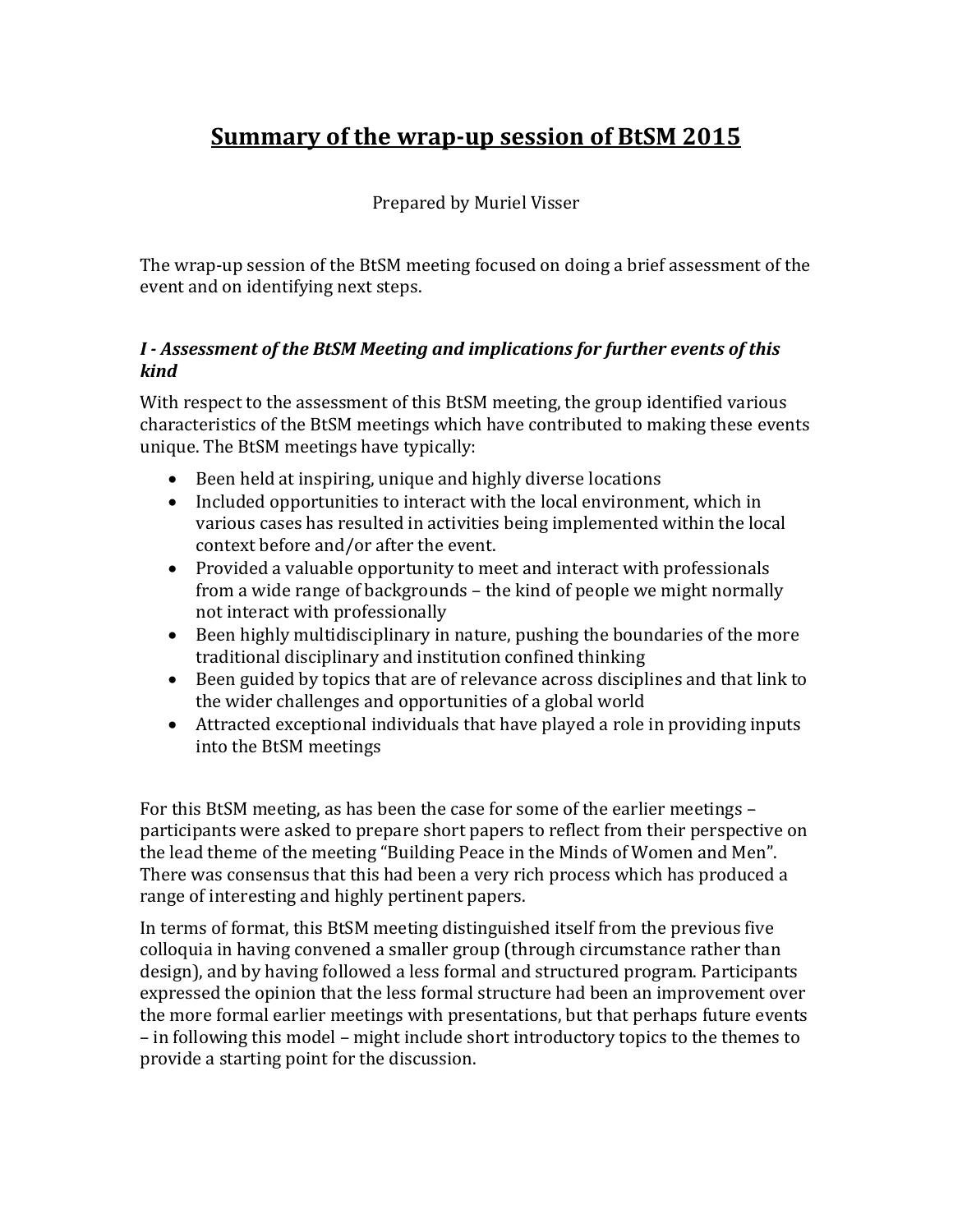### *II - Next steps*

The discussion on next steps focused on moving BtSM into practice, and on keeping the BtSM community vibrant and active. The following key points emerged from this discussion.

### *a) Moving BtSM into practice*

The group identified a number of areas of work which will be carried forward by members of the BtSM community. These areas of work represent efforts of moving the ideas and principles that are related to Building the Scientific Mind into practice.

- Studium Generale at Tilburg University Arthur Kok
- Exploring issues around refugees and migration and how BtSM can contribute to enhancing understanding of these issues – Ralf Syring
- Music in democracy Martin Gardener
- Creating augmented realities for people who are facing challenges of Alzheimer's with the purpose of improving their lives and interaction with their environment – Carlo Fabricatore
- Rethinking design as a process of improving the environment in which we live and interact – Benjamin Ohlson
- Influencing the instructional design community and the manner in which instructional design processes are conceived – Jan Visser
- The book project on BtSM which Jan Visser is leading and which he is the lead editor for, collaborating with Muriel Visser.

**Action Point:** With respect to each of these areas of work, it was agreed that those who are taking the area forward will prepare a short paragraph describing how this area will be implemented and is potentially linked to the central concern of putting BtSM into practice. This paragraph will be circulated to the BtSM group that participated in the meeting in Sao Raimundo and will be part of the Colloquium report. In addition it was agreed that the group would seek to:

- Explore opportunities for working together formally or informally on these topics, and to include in this relevant other members of the BtSM community
- Keep one another informed on progress and developments, either directly or through means which can include one or more of the modes of interaction outlined under b).

## *b) Keeping the BtSM community active and vibrant*

In addition to the collaborative projects mentioned above, the group expressed a general wish – as had been the case in 2013 in Lembang (Indonesia) – to continue to meet and interact. Jan Visser made it clear that such initiatives would be welcome, but that his direct role in this process as organizer of the past six colloquia had come to an end, and that the responsibility for further BTSM events would have to come from within the BtSM community itself.